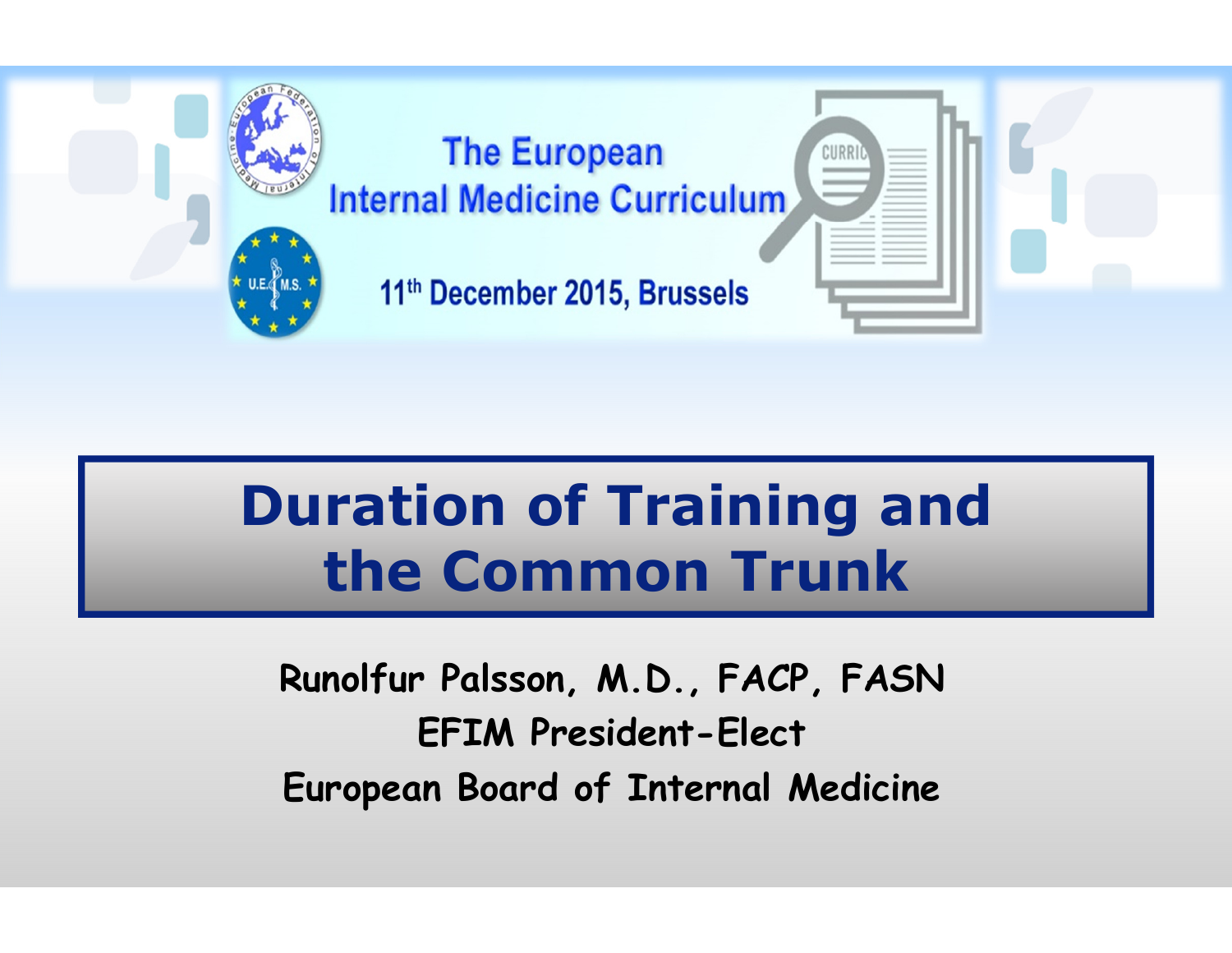# **Duration of training: Comments**

### **Cyprus:**

■ The proposition of the Cyprus Society of internal medicine is that a 5 year training should be required to become an internist, and a 4 year training of common trunk plus a 3 year training of a subspecialty to become a dual specialist.

### **Czech Republic:**

- After careful consideration, we suggest to change the duration of training from 6 years (as currently proposed) to 5 years.
- **Prolonging the duration of training may discourage junior physicians** from choosing internal medicine.

### **Italy:**

 $\mathbb{R}^3$  As SIMI, we agree with the 5 years training (not 6), and 2 years "common trunk".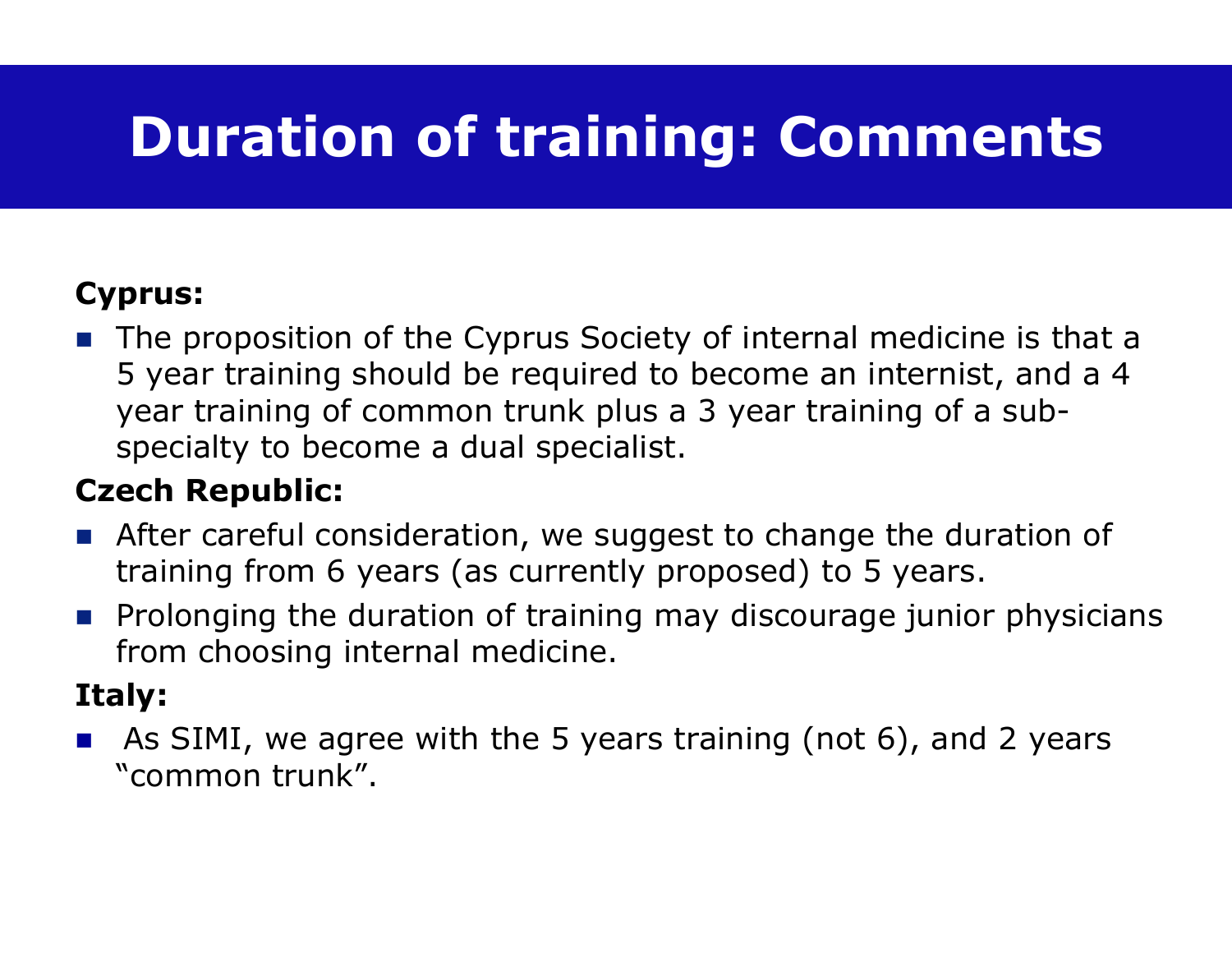# **Duration of training: Comments**

#### **Portugal:**

It is clear to us that the minimum required time of training in internal medicine should be 5 years.

### **Spain:**

■ The document supports the core curriculum of 2 years and proposes a duration of 6 years  $(2+4)$  to complete the training in internal medicine. In Spain and Portugal, no specialty has this duration, and it seems infeasible to extend the training from 5 years to 6 years. So, we propose to maintain, in agreement with the current EU Directive 2005/36/EC, a training period of 5 years and the possibility to perform a subsequent training of 1-2 years of "expertise" in a specific area, thereby avoiding the risk that new specialties emerge (for instance, palliative care, geriatrics, emergency medicine, etc).

#### **Turkey**

■ We believe that a 6-year education will be too long for our country.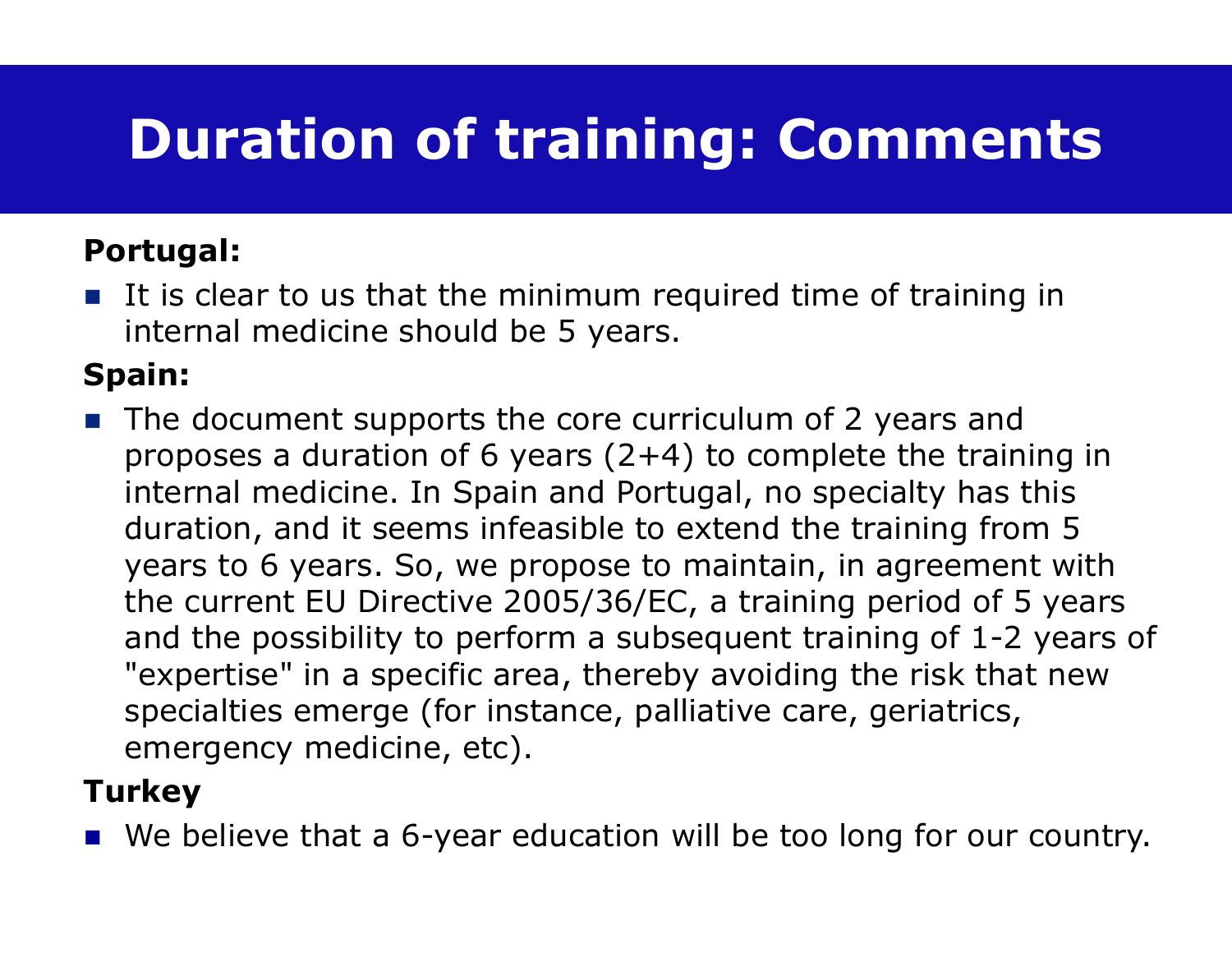# **Duration of training:Response to comments**

- While the current minimum requirement for internal medicine certification is 5 years, the EBIM Curriculum Working Group has proposed to extend this to 6 years.
- The 7-year (minimum of 4 years of internal medicine) requirement is a proposal from the EBIM Curriculum Working Group which is in line with current practice in many countries that offer dual certification in internal medicine and a related specialty.
- The final verdict regarding minimum duration of<br>training will denend on whether the Euronean training will depend on whether the European Commission decides to amend this item in Directive 2005/36/EC.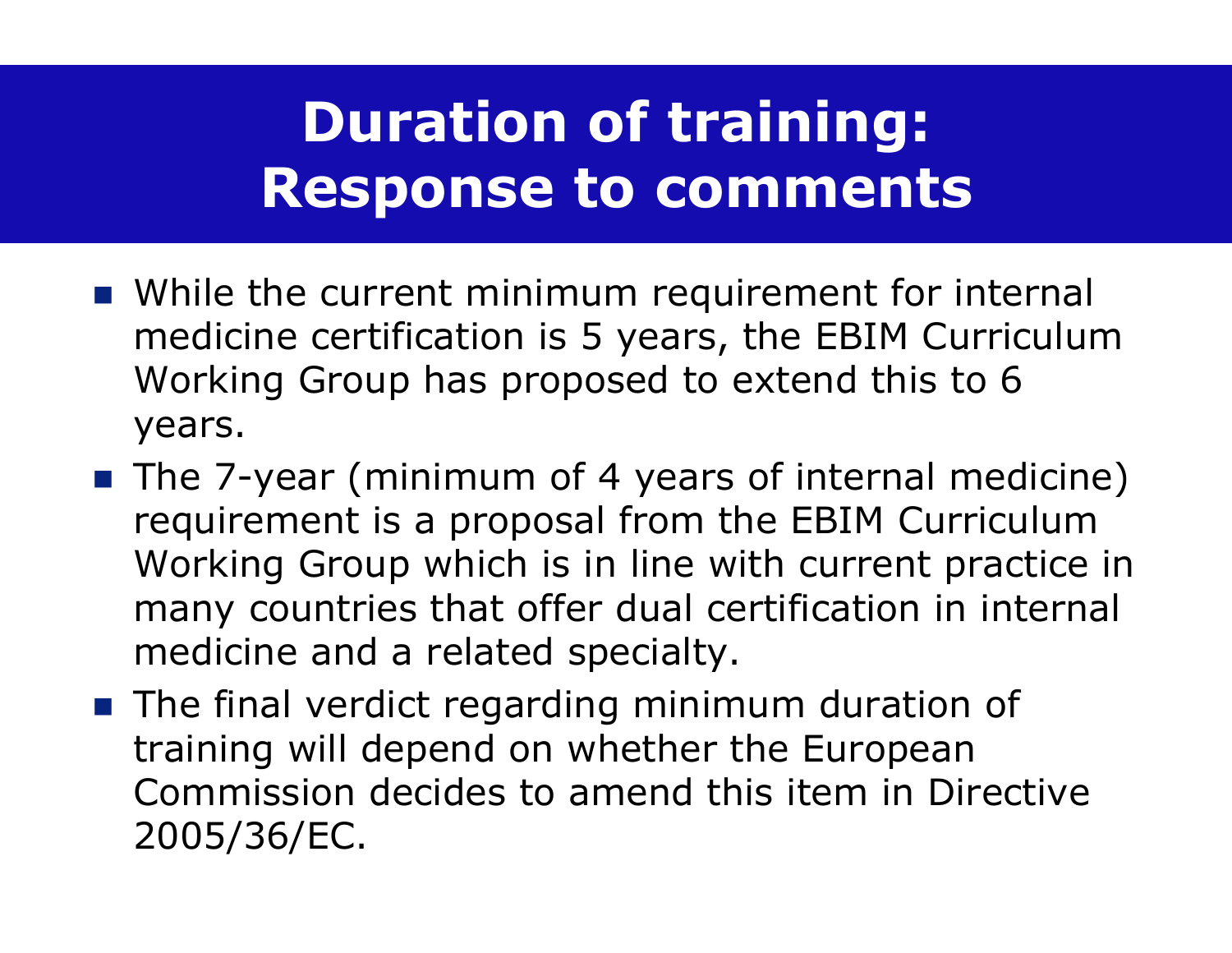### **Duration of training in internal medicine required for specialist certification**



Cranston et al., Eur J Intern Med 2013;24:633–8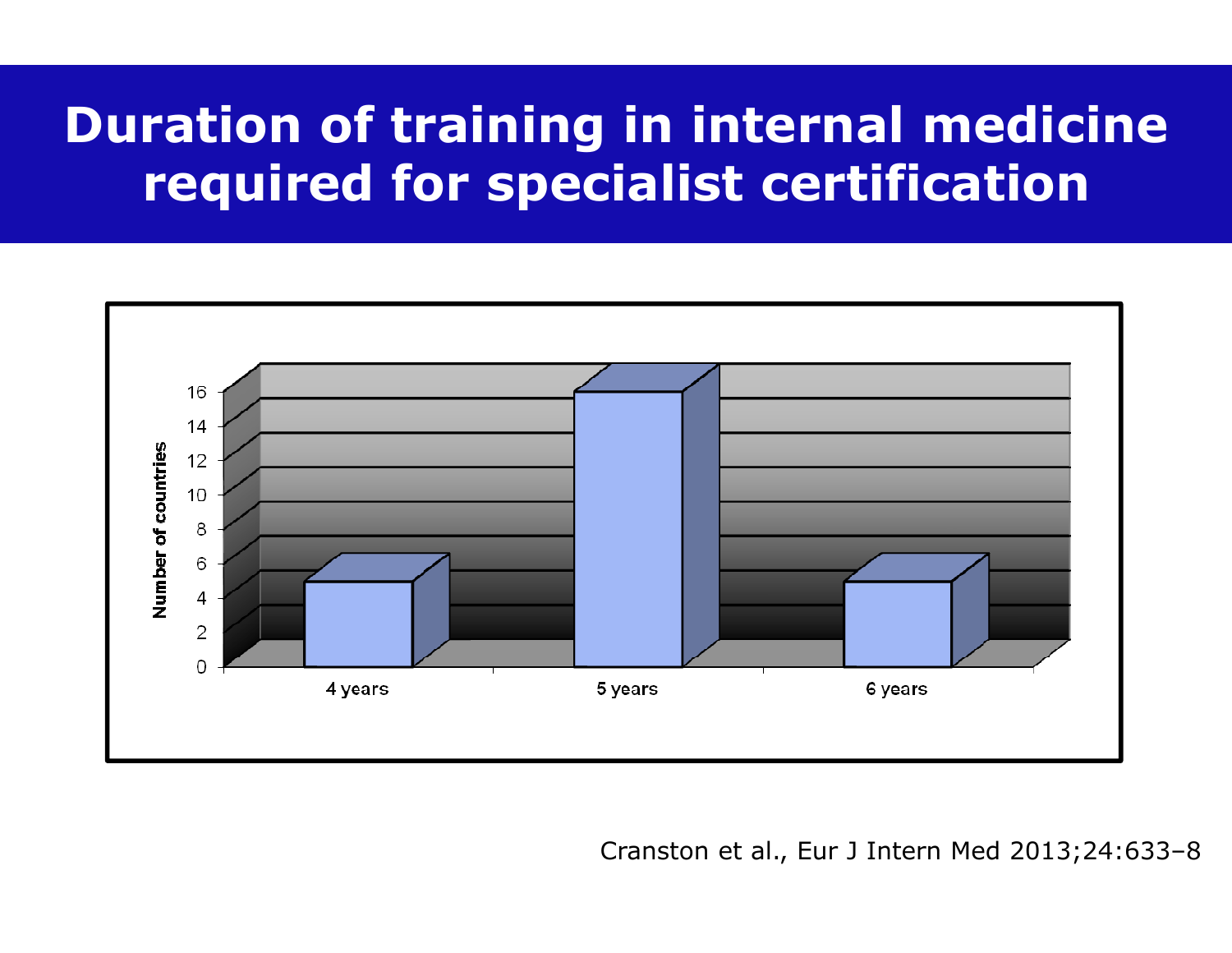| L $255/22$                                                                  | EN                                           | Official Journal of the European Union                                                                                     |  | 30.9.2005 |  |  |  |  |
|-----------------------------------------------------------------------------|----------------------------------------------|----------------------------------------------------------------------------------------------------------------------------|--|-----------|--|--|--|--|
|                                                                             |                                              | DIRECTIVE 2005/36/EC OF THE EUROPEAN PARLIAMENT AND OF THE COUNCIL                                                         |  |           |  |  |  |  |
|                                                                             |                                              | of 7 September 2005                                                                                                        |  |           |  |  |  |  |
|                                                                             |                                              | on the recognition of professional qualifications                                                                          |  |           |  |  |  |  |
|                                                                             |                                              | (Text with EEA relevance)                                                                                                  |  |           |  |  |  |  |
|                                                                             |                                              |                                                                                                                            |  |           |  |  |  |  |
|                                                                             |                                              |                                                                                                                            |  |           |  |  |  |  |
|                                                                             |                                              |                                                                                                                            |  |           |  |  |  |  |
| 30.9.2005                                                                   | EN                                           | Official Journal of the European Union                                                                                     |  |           |  |  |  |  |
|                                                                             |                                              |                                                                                                                            |  |           |  |  |  |  |
|                                                                             |                                              | <b>ANNEX V</b>                                                                                                             |  |           |  |  |  |  |
| Recognition on the basis of coordination of the minimum training conditions |                                              |                                                                                                                            |  |           |  |  |  |  |
|                                                                             |                                              | V.1. DOCTOR OF MEDICINE                                                                                                    |  |           |  |  |  |  |
|                                                                             |                                              |                                                                                                                            |  |           |  |  |  |  |
|                                                                             |                                              |                                                                                                                            |  |           |  |  |  |  |
|                                                                             |                                              |                                                                                                                            |  |           |  |  |  |  |
| 30.9.2005                                                                   | Official Journal of the European Union<br>EN |                                                                                                                            |  | L 255/85  |  |  |  |  |
|                                                                             |                                              |                                                                                                                            |  |           |  |  |  |  |
|                                                                             |                                              | General (internal) medicine<br>Ophthalmology<br>Minimum period of training: 5 years<br>Minimum period of training: 3 years |  |           |  |  |  |  |
|                                                                             | Country                                      |                                                                                                                            |  |           |  |  |  |  |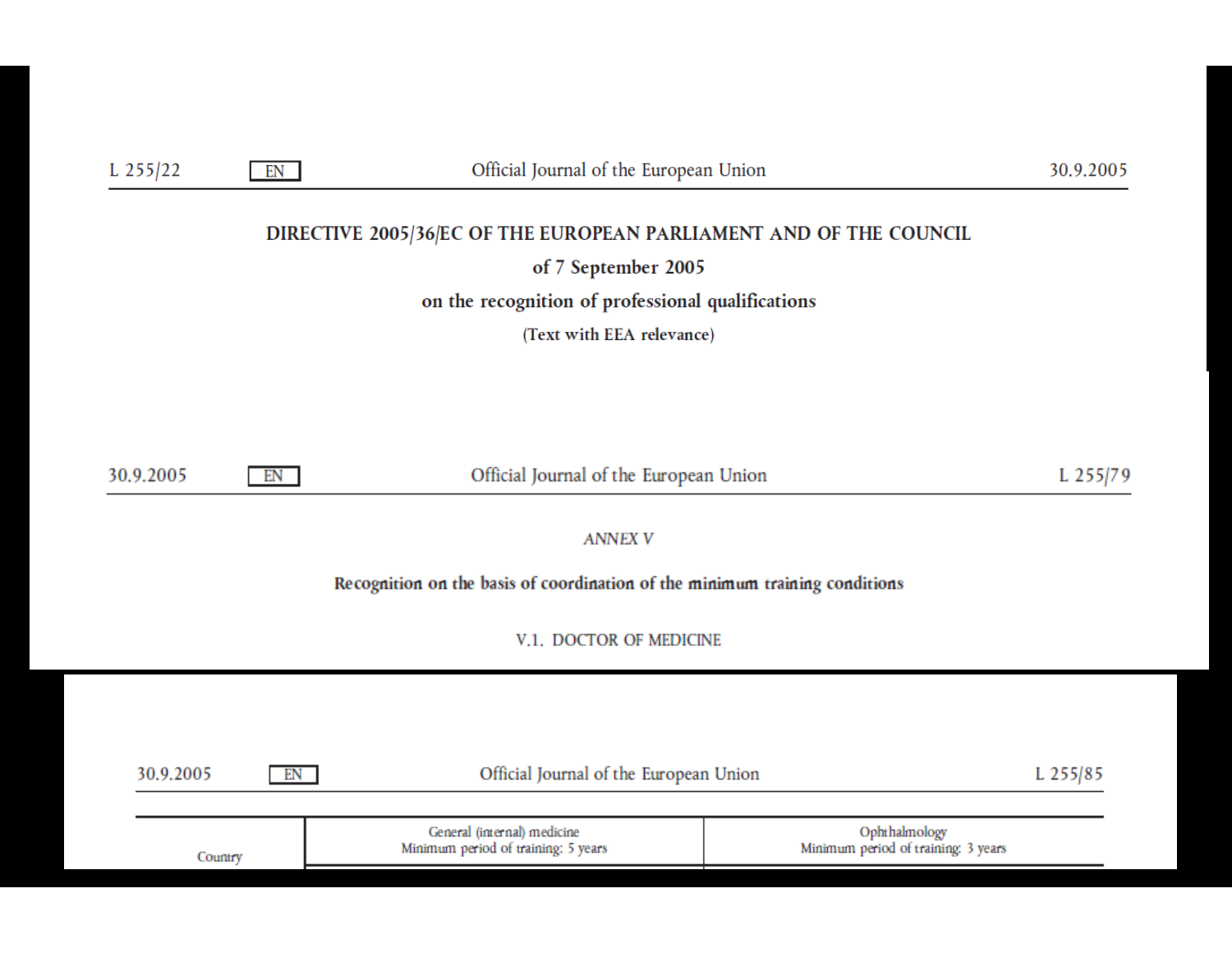|                                          |                                              | Brussels, 28 <sup>th</sup> April 2015  |
|------------------------------------------|----------------------------------------------|----------------------------------------|
|                                          | www.uems.eu                                  | info@uems.eu                           |
|                                          | RUE DE L'INDUSTRIE, 24<br>BE-1040 BRUSSELS   | T +32 2 649 51 64<br>F +32 2 640 37 30 |
| $\star$ U.E.<br>$^{\prime}$ M.S. $\star$ | Association internationale sans but lucratif | International non-profit organisation  |
|                                          | <b>EUROPEAN UNION OF MEDICAL SPECIALISTS</b> |                                        |
|                                          | UNION EUROPÉENNE DES MÉDECINS SPÉCIALISTES   |                                        |

We are writing to you regarding the revision of Annex V of the Directive 2005/36/CE on the recognition of professional qualifications.

At the European level, specialist medical training was defined in terms of duration on the basis of the Annex 5.1.3 of Directive 2005/36. For some specialties, this regulation entered into force with the first sectorial "Doctors' Directive" in 1975 and was never adapted since then.

We would like to kindly invite each UEMS Specialist Section to consider if amendments to the title of specialty and duration of training are needed. If so, please provide us with the proposal and the evidence to support it (survey on length of training in each country etc.). We would be very grateful if you could fill in the attached table and send it to the UEMS office (lise@uems.eu) at your earliest convenience but not later than 31<sup>st</sup> July 2015.

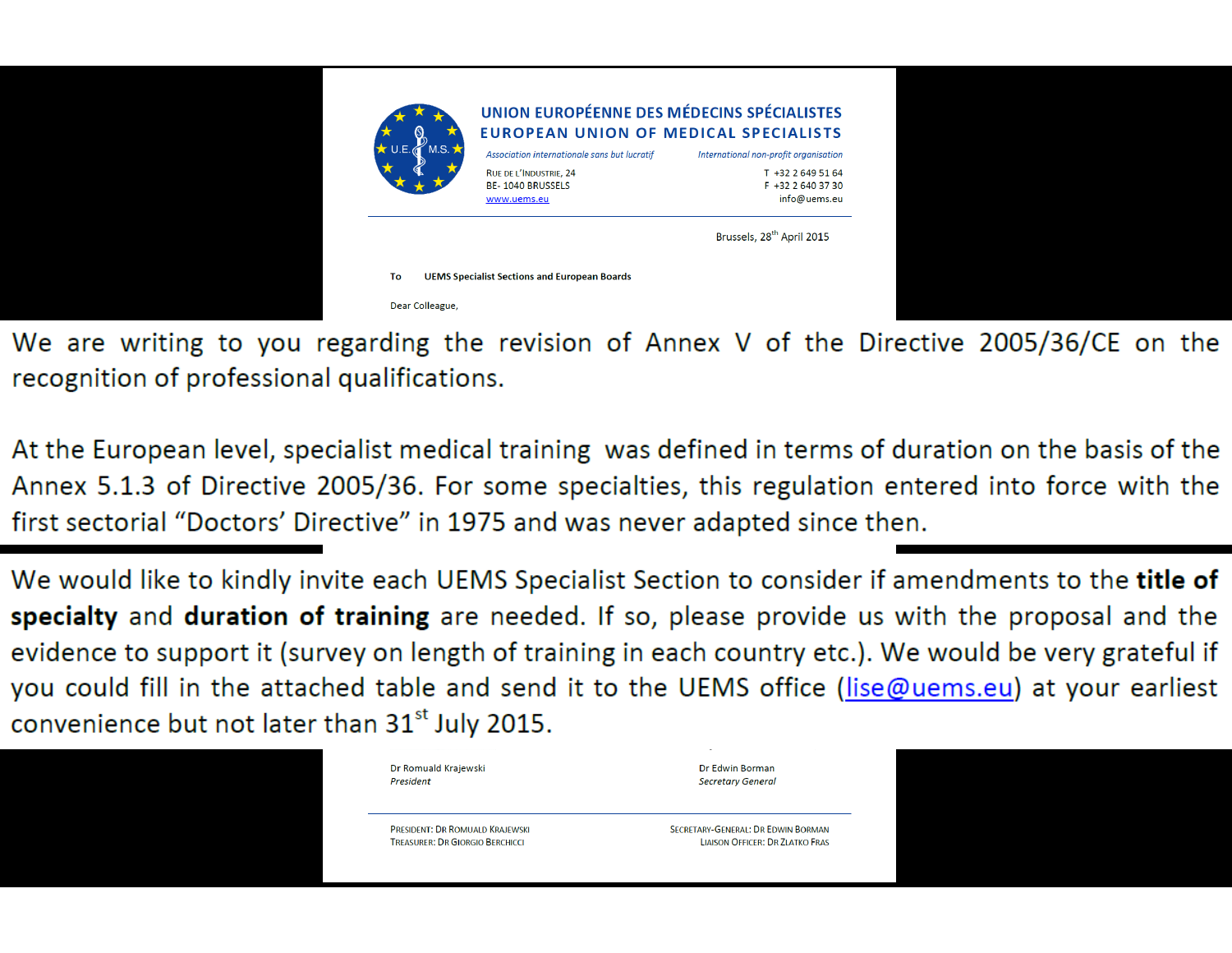## **The common trunk: Comments**

#### **Portugal:**

As it is depicted in the document, the Portuguese College of Internal Medicine Physicians is completely against this concept. The proposed common trunk (with a 2 year programme length)<br>would allow internal medicine residents to spend 8 months (at would allow internal medicine residents to spend 8 months (at best… in an internal medicine ward … he/she should spend more time in the ward

#### **UK:**

■ Clarification is needed as to when the clock starts. It is assumed it could be from qualification. However, in the UK trainees do a 2 year Foundation Programme which, it is assumed, for the purposes of the European document, is not counted as training in GIM…